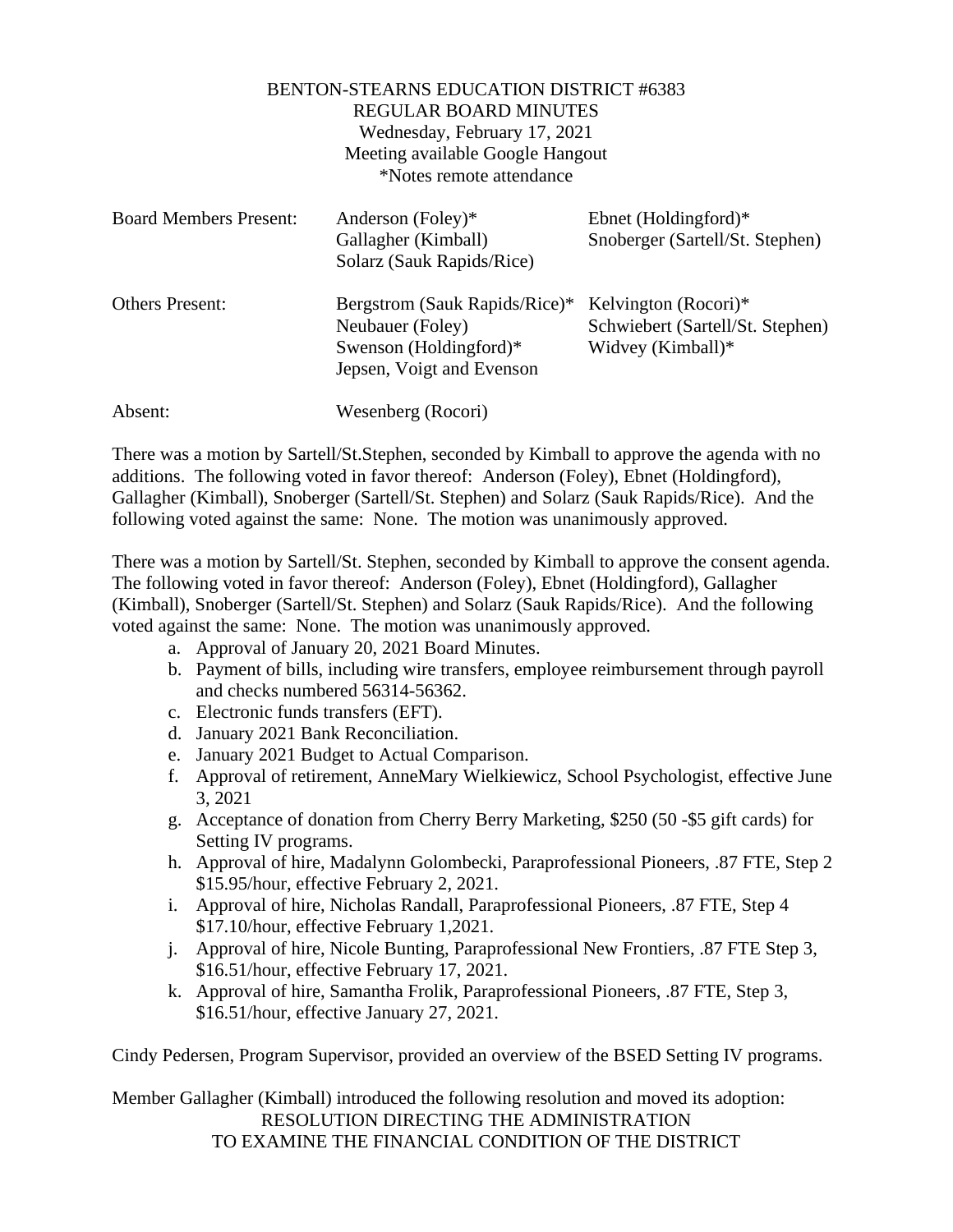## AND TO MAKE ANY RECOMMENDATION FOR REDUCTIONS IN PROGRAMS AND POSITIONS AND REASONS THEREFORE.

\*WHEREAS, the financial condition of the school district may dictate that the school board must reduce expenditures, and

WHEREAS, this reduction in expenditure and must include discontinuance of positions and discontinuance or curtailment of programs, and

WHEREAS, a determination must be made as to which teachers' contracts must be terminated and not renewed and which teachers may be placed on unrequested leave of absence without pay or fringe benefits in effecting discontinuance of positions,

BE IT RESOLVED, by the School Board of Benton-Stearns Education District #6383, as follows:

That the School Board hereby directs the Executive Director and administration to consider the discontinuance of programs or positions to effectuate economies in the school district and reduce expenditures and, make recommendations to the school board for the discontinuance of programs, curtailment of programs, discontinuance of positions or curtailment of positions.

The motion for the adoption of the foregoing resolution was duly seconded by Snoberger (Sartell/St. Stephen) and upon vote being taken thereon, the following voted in favor thereof: Anderson (Foley), Ebnet (Holdingford), Gallagher (Kimball) , Snoberger (Sartell/St. Stephen) and Solarz (Sauk Rapids/Rice) And the following voted against the same: None Whereupon said resolution was declared duly passed and adopted.

There was a motion by Sartell/St. Stephen, seconded by Foley to approve the 2020-2021 Revised BSED Budget. The following voted in favor thereof: Anderson (Foley), Ebnet (Holdingford), Gallagher (Kimball), Snoberger (Sartell/St. Stephen) and Solarz (Sauk Rapids/Rice). And the following voted against the same: None. The motion was unanimously approved.

The Benton-Stearns Education District By-Laws and Agreement were presented for the first reading. These documents are required to be reviewed on an annual basis.

Executive Director and Assistant Director Updates

- a. District Updates
- b. Paraprofessional Recognition Week
- c. MA Billing Update
- d. Workload Analysis 2021
- e. Child Count 2020 Reports
- f. January 2021 Enrollment Reports
- g. SEAC Meeting February 22, 2021
- h. Due Process Nights March 8<sup>th</sup> and 23<sup>rd</sup>
- i. Board Appreciation

There was a motion by Sartell/St. Stephen, seconded by Kimball to adjourn the regular board meeting at 4:32 p.m. The following voted in favor thereof: Anderson (Foley), Ebnet (Holdingford), Gallagher (Kimball), Snoberger (Sartell/St. Stephen) and Solarz (Sauk